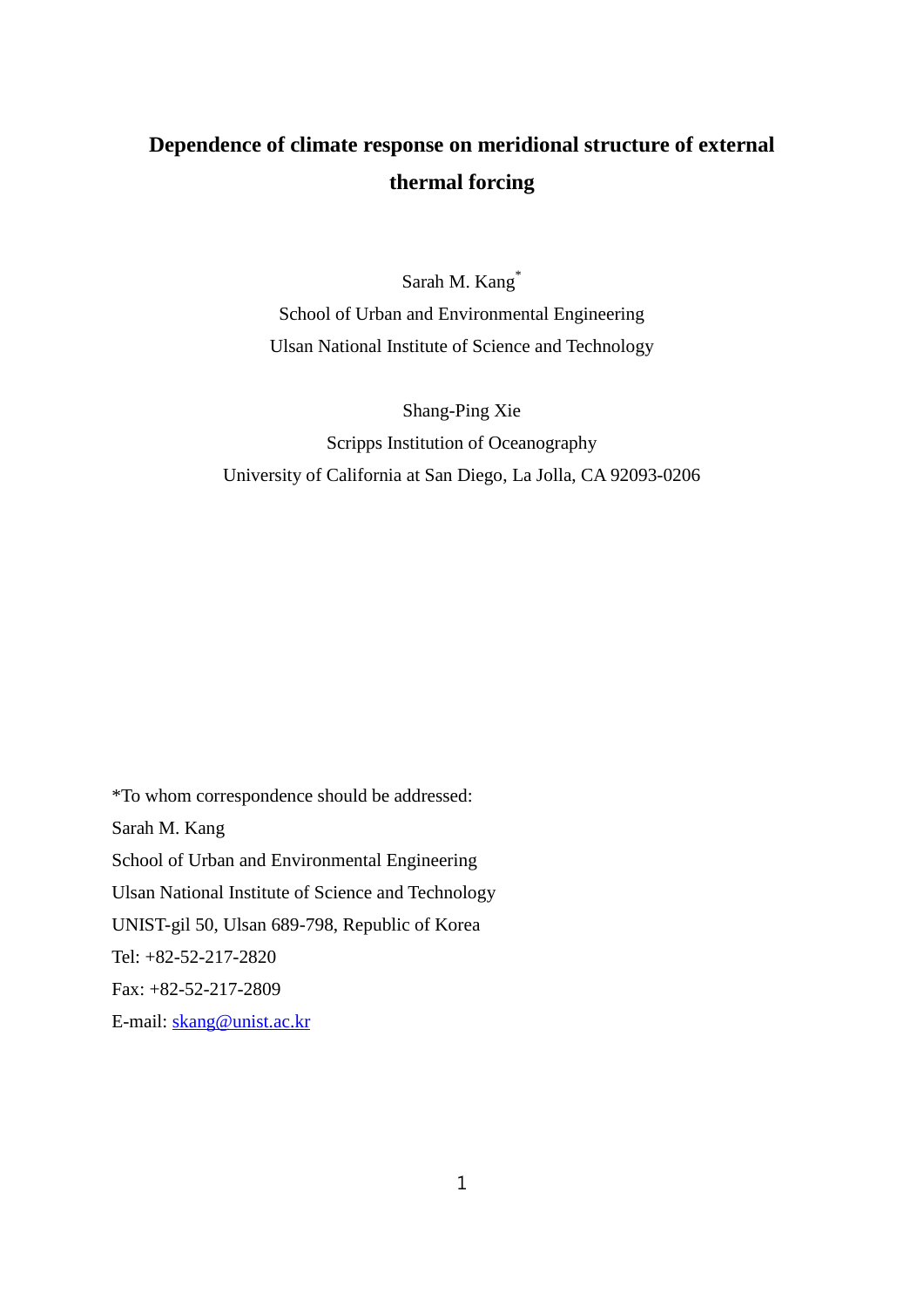The study shows that the magnitude of global surface warming greatly depends on the meridional distribution of surface thermal forcing. An atmospheric model coupled to an aquaplanet slab mixed layer ocean is perturbed by prescribing heating to the ocean mixed layer. The heating is distributed uniformly globally or confined to narrow tropical or polar bands, and the amplitude is adjusted to ensure that the global-mean remains the same for all cases. Since the tropical temperature is close to a moist adiabat, the prescribed heating leads to a maximized warming near the tropopause, whereas the polar warming is trapped near the surface due to strong atmospheric stability. Hence, the surface warming is more effectively damped by radiation in the tropics than in the polar region. As a result, the global surface temperature increase is weak (strong) when the given amount of heating is confined to the tropical (polar) band. The degree of this contrast is shown to depend on water vapor- and cloud-radiative feedbacks that alter the effective strength of prescribed thermal forcing.

### **1. Introduction**

An important quantity in discussions of climate projections is how much the globe would warm in response to a unit increase of greenhouse gases. It is often implicitly assumed that the warming is proportional to the magnitude of global mean radiative forcing. It is a good approximation in many cases. Even the spatial distribution of climate change exhibits remarkable similarities when normalized to the same forcing for most climate forcing agents (Hansen et al. 2005; Xie et al. 2013). Although the radiative forcing for doubled  $CO_2$  is well known to be in the range  $3.5$ -4.1  $\text{Wm}^2$  (Ramaswamy et al., 2001), the envelop of large uncertainty in the prediction of global surface warming after a doubling of  $CO<sub>2</sub>$  concentration has not been narrowed appreciably for decades (Knutti and Hegerl 2008).

In fact, the global mean surface warming has been shown to be dependent on the climate forcing agents and their spatial distribution. Different climate forcing agents show a substantial range in the effectiveness for surface warming (Hansen et al. 2005). For example, the climate response to changes in  $CH_4$  is larger than the climate response to a  $CO_2$  forcing of the same magnitude at the top-of-the-atmosphere (TOA). Also, the magnitude of surface warming depends on the meridional (Rose et al. 2014) and vertical structure of climate forcing (Hansen et al. 1997): extratropical radiative forcing yields a larger surface warming than tropical radiative forcing because of the sea ice feedback and the more stable lapse rate at high latitudes; a climate forcing that peaks at higher elevations tends to be less efficient in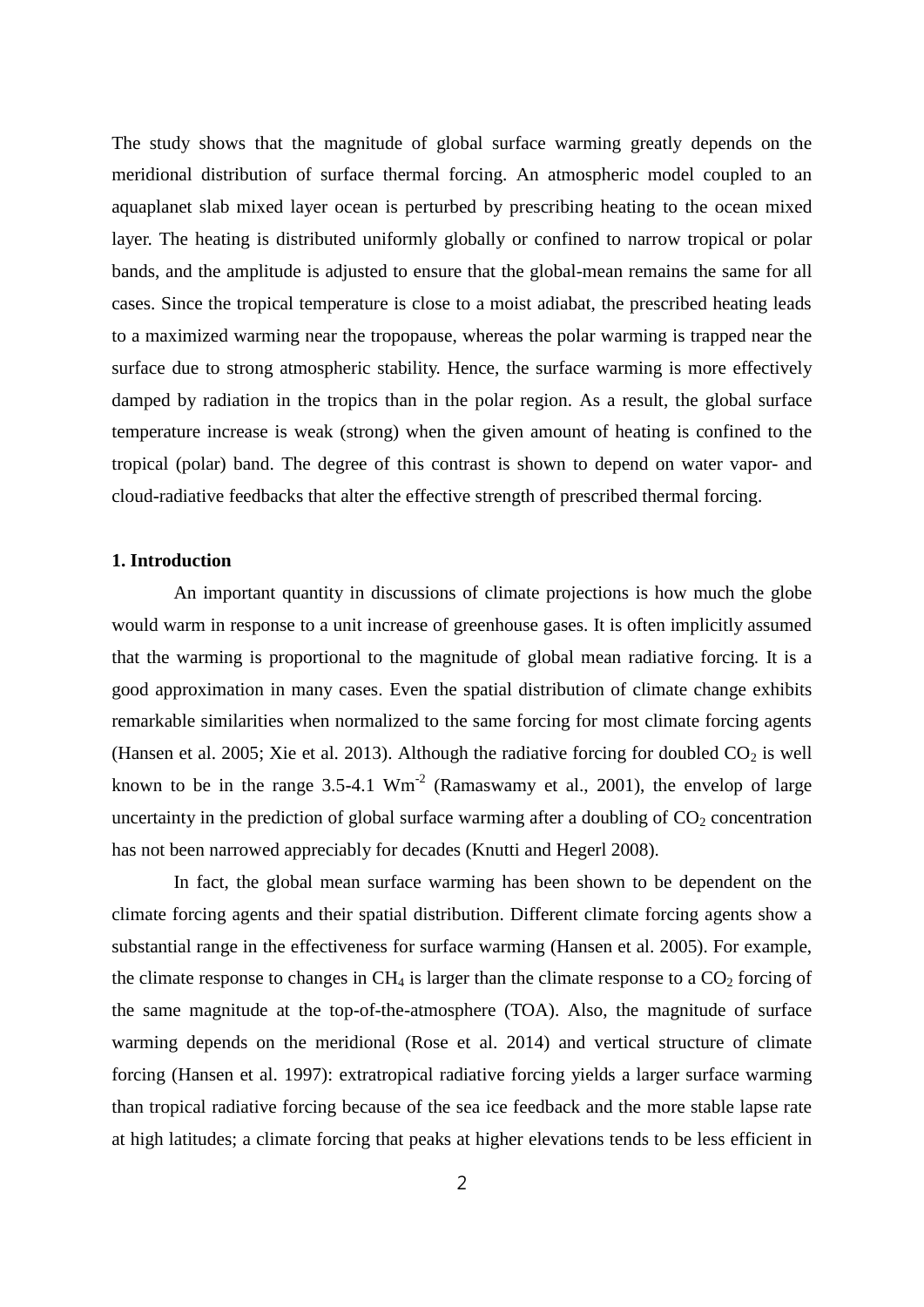warming the surface since a larger fraction of the energy is radiated directly to space without warming the surface.

In general, the distribution of climate forcing agents such as aerosols, ice melt and land use is highly localized. The present study investigates the dependence of global surface warming on the meridional distribution of climate forcing. We show that how the climate forcing is distributed meridionally matters significantly for the global surface warming. In particular, the global surface temperature response is weak when the thermal forcing is applied to the tropics compared with the case when the thermal forcing is applied in the polar region, consistent with Hansen et al. (1997), Forster et al. (2000), and Joshi et al. (2003).

The most frequent types of perturbations used in the studies on radiative forcing and climate response are perturbations to the solar constant and carbon dioxide level. Here we consider perturbations to the surface energy budget in the model coupled to a slab mixed layer ocean. Our experiment setup is similar to perturbing the solar constant because its changes are mostly felt by the surface as little shortwave radiation is absorbed in the atmosphere. Changes in  $CO<sub>2</sub>$  are initially felt mostly by the mid-troposphere, but it has been shown that the  $CO<sub>2</sub>$  and solar forcing experiments behave similarly (Forster et al. 2000 and Joshi et al. 2003). Hansen et al. (2005) decompose climate change into fast and slow components defined as changes without and due to ocean response. They define effective radiative forcing at TOA using an atmospheric GCM with fixed SST. By this definition, the global mean radiative imbalance at TOA equals net ocean surface flux. Thus, our results may be viewed as the slow response of Hansen et al. (2005) to radiative forcing.

## **2. Model and experiment setup**

We employ two models of different level of complexity: the idealized moist GCM of Frierson et al. (2006, 2007), and an atmospheric general circulation model developed at the Geophysical Fluid Dynamics Laboratory (GFDL), AM2 (Anderson et al. 2004). The configuration of both models is the same as in Kang et al. (2008, 2009). We consider zonally symmetric aquaplanet simulations in which the atmosphere is coupled to 2.4-m thick slab mixed layer ocean, corresponding to a heat capacity of  $1 \times 10^7$  J m<sup>-2</sup> K<sup>-1</sup>. A small heat capacity is chosen to reduce the time required for the model to reach equilibrium. The surface temperature is permitted to drop below freezing, and no sea ice or snow is allowed to form. Both models have no seasonal cycle of insolation but a diurnal cycle is retained in AM2. All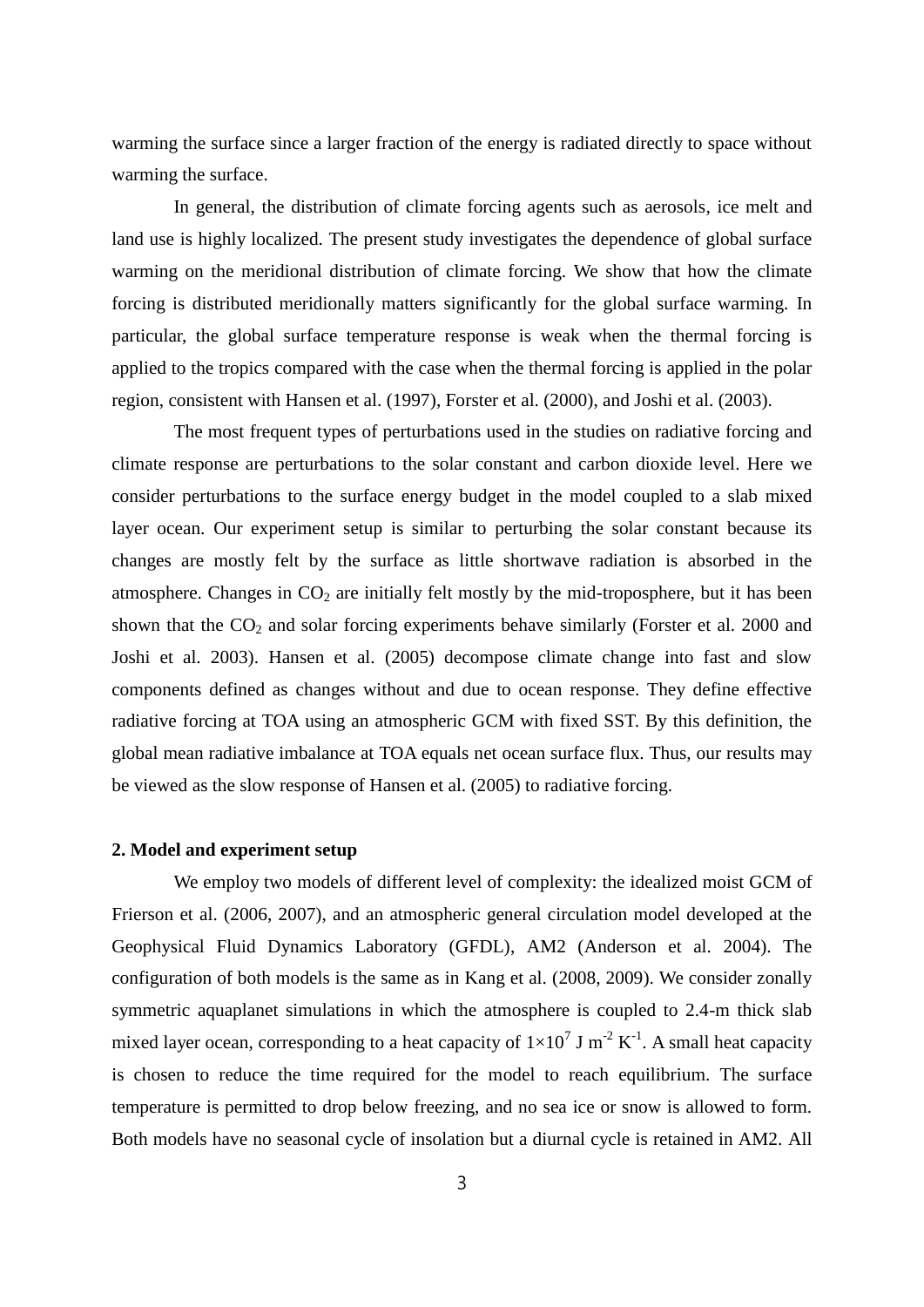simulations are spun up for 2 years, and statistics are calculated over 6 subsequent years of integration.

The key simplification in the idealized moist GCM is in the model physics that includes gray radiative transfer, in which the radiative fluxes are only a function of temperature, so that there is no water vapor and cloud-radiative feedbacks. Hereafter, the idealized GCM will be referred to as GRaM. The shortwave heating approximates the observed annual and zonal mean TOA net shortwave flux. There is no solar absorption within the atmosphere and the surface albedo is set to be 31%. It is run at T42 horizontal resolution, with 25 vertical levels.

The full GCM, AM2 is run at a horizontal resolution of 2˚latitude×2.5˚longitude and 24 vertical levels. In order to understand the effects of water vapor and cloud-radiative feedbacks and to enable direct comparison with GRaM, the same experiments are performed with fixing the cloud distribution and water vapor content in the radiation calculation, denoted as  $AM2+N_{cq}$ . Additional experiments are performed with the model with prescribed clouds only, denoted as  $AM2+N_c$ . Details on simulations with prescribed clouds and water vapor can be found at Kang et al. (2008, 2009).

In order to study the dependence of climate response on meridional structure of thermal forcing, the experiments are designed to warm the globe either by weakly heating the whole globe or by strongly heating the narrow tropical or extratropical band, as shown in Fig. 1. In one case, the thermal forcing, *H*, is prescribed beneath the mixed layer that provides heating of 3.3 Wm<sup>-2</sup> uniformly at all latitudes, which is referred to as UNI. In another case, referred to as TRO, *H* is concentrated over 10˚S-10˚N with the maximum amplitude of 30  $Wm^{-2}$  at the equator. In the third case, referred to as EXT, *H* is prescribed poleward of 50°S/N with the maximum amplitude of 22  $\text{Wm}^2$  at 70°S/N. The global-mean of *H* is constrained to be the same in all cases. For reference, the anomalous equatorial surface fluxes during strong El Niño events are confined to  $10^{\circ}$ S-10°N with the maximum amplitude of about 10 Wm<sup>-2</sup> near the equator, similar to  $H$  in TRO. On the other hand, UNI is to mimic the  $CO<sub>2</sub>$  forcing. We note that radiative forcing of  $CO<sub>2</sub>$  displays some spatial variations, larger in the tropics and subtropics than in the polar region (Fig. 5 in Hansen et al. 2005), but much smoother in latitude than *H* in TRO. *H* in EXT can be thought of as perturbations in the surface energy budget resulting from diminishing polar sea ice cover. The control integration is symmetric about the equator, without imposed surface flux anomalies. The climate response to *H* is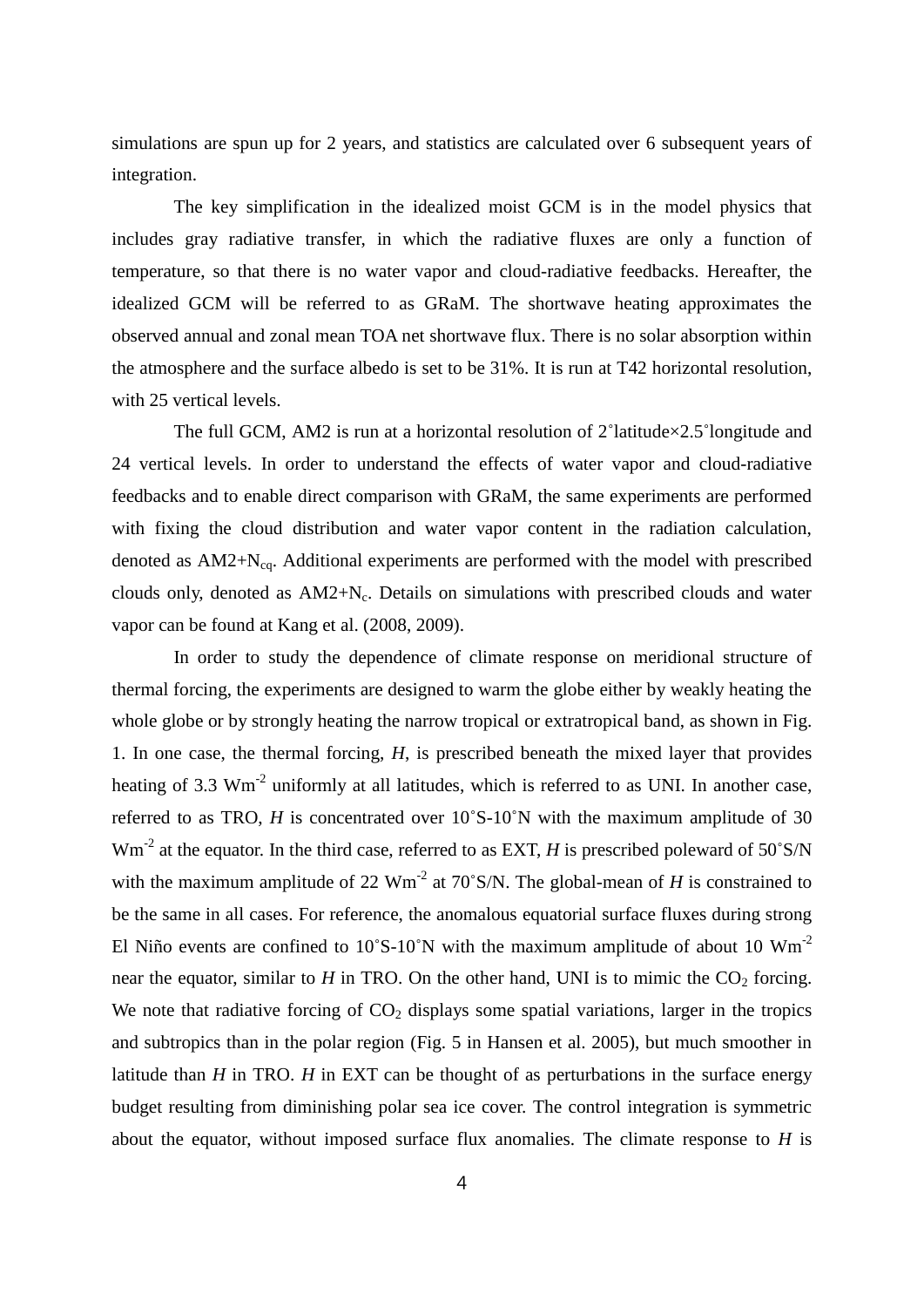obtained by differencing the climatologies of the perturbed and control integrations, and is denoted as Δ. The time mean fields are calculated by averaging the Northern and Southern Hemispheres since the prescribed surface flux and the resulting model climatology are hemispherically symmetric.

# **3. Simplified model results**

We first discuss the results from GRaM where complications from water vapor and cloud radiative feedbacks are absent. The zonal-mean response of temperature in the lowest atmospheric level  $(\Delta T_a)$  is shown in Fig. 2a. We note that the results using sea surface temperature is qualitatively the same. At the equator, the prescribed heating is 10 times larger in TRO than in UNI, but  $\Delta T_a$  there differs only by 20%. However, in the extratropics,  $\Delta T_a$  is proportional to the prescribed heating:  $\Delta T_a$  poleward of 50°S/N is three times larger in EXT than in UNI, with little changes in TRO. Also, despite the absence of sea ice albedo feedback and the uniformity of the prescribed heating in UNI,  $\Delta T_a$  increases with latitude:  $\Delta T_a$ poleward of 70°S/N is 70% larger than  $\Delta T_a$  between 10°S and 10°N. The mechanism of polar amplification has been investigated in previous studies (e.g. Alexeev et al. 2005, Cai 2005, and Bintanja et al. 2011). As a result, although the global mean of prescribed heating is identical in all cases, the global mean of  $\Delta T_a$  (denoted as  $[\Delta T_a]$ ) is starkly different, as shown in Fig. 2e. This indicates that adding heat to the extratropics, as compared to the tropics, much more efficiently increases the global surface temperature. In other words, the tropics can balance the imposed heating much more effectively with only a small change in surface temperature.

In terms of global-mean, the imposed heating beneath the mixed layer has to be balanced by increasing TOA radiative fluxes. In GRaM, the TOA shortwave fluxes are fixed, so that the TOA energy budget is determined by outgoing longwave radiation (OLR). Fig. 3a shows the zonal-mean response of OLR. Compared to  $\Delta T_a$  in Fig. 2a,  $\Delta OLR$  is smoother in latitude, with almost flat meridional structure in UNI. The sensitivity of  $\Delta OLR$  to  $\Delta T_a$  that measures the local radiative damping rate, denoted as  $D \equiv \Delta OLR/\Delta T_a$ , is shown as black solid in Fig. 3b. The damping rate *D* is obtained from the UNI profile since  $\Delta T_a$  in other cases has sharp peaks that cause *D* to be ill-defined. The response of OLR can be predicted from *D* given the actual  $\Delta T_a$ , as can be seen from the gross similarity of meridional structure between the actual (solid) and the predicted (dashed) ΔOLR in TRO and EXT in Fig. 3a.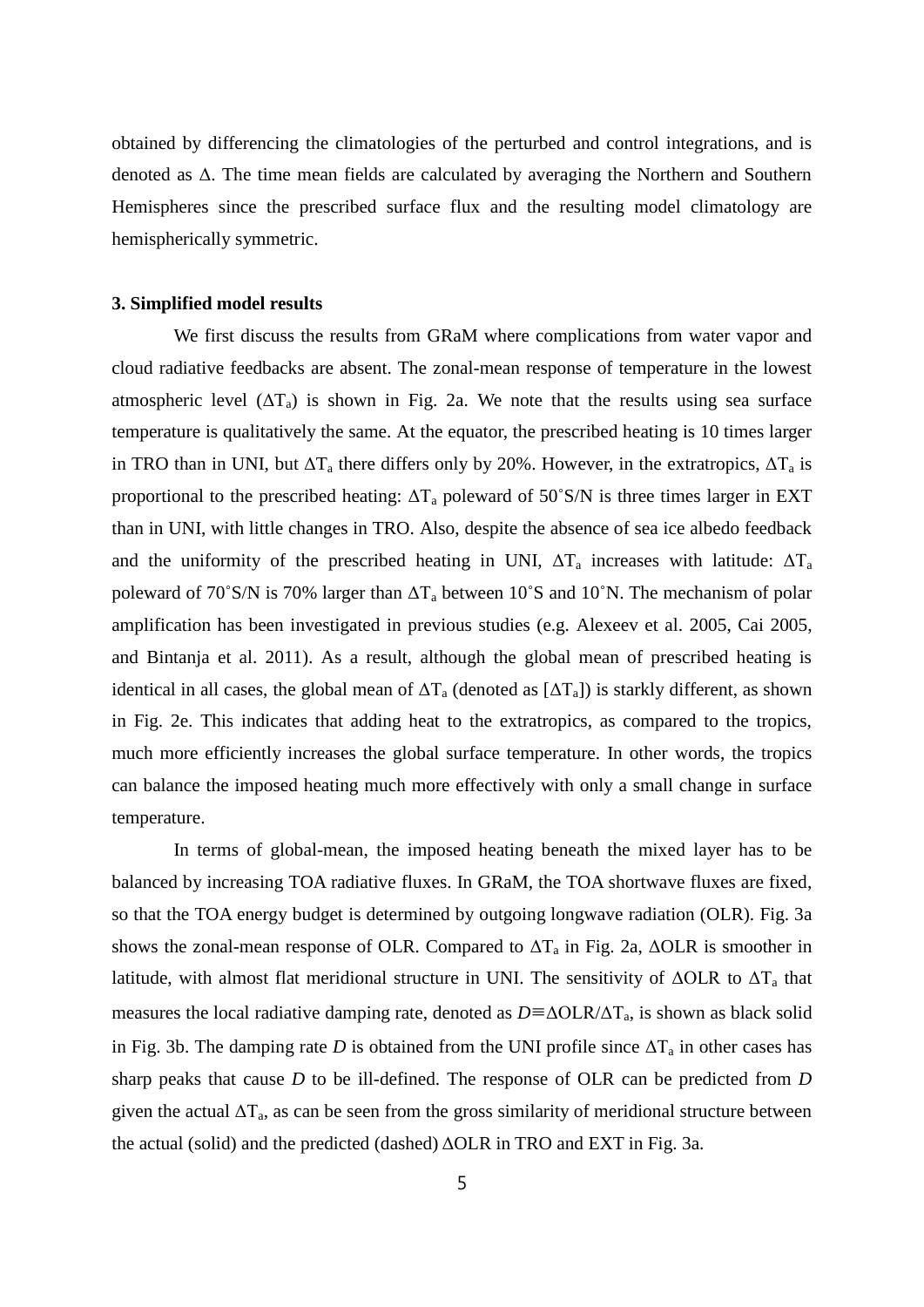The damping rate *D* is a function of latitude, with larger values in the tropics. Specifically, *D* in the tropics  $(5.6 \text{ Wm}^{-2} \text{K}^{-1}$  over  $20^{\circ} \text{S}$ -20°N) is almost twice as large as that in the polar region (3.0  $\text{Wm}^2\text{K}^{-1}$  over 50-90°S/N). This indicates that the tropics can emit larger amount of OLR for given  $\Delta T_a$  than the extratropics, so that the heating with an equatorial peak is effectively damped to produce small  $\Delta T_a$  whereas the heating concentrated in the extratropics is inefficiently damped to produce large  $\Delta T_a$ . The larger damping in the tropics can be understood from the vertical structure of temperature changes, shown in Fig. 4  $(1<sup>st</sup>$ column). Overlain in black solid lines are the effective emission level,  $z_e$ , defined as the level at which the temperature is equal to the effective emission temperature  $T_e=(OLR/\sigma)^{1/4}$  where σ is the Stefan-Boltzmann constant.

In the tropics, the temperature closely follows the moist adiabat to result in a maximum warming near the tropopause in all cases. The high  $z<sub>e</sub>$  in the tropics then leads to large radiative damping there. In contrast, in the extratropics poleward of 60˚, TRO produces an elevated warming with a peak at 550 hPa while EXT produces a surface trapped warming, consistent with Alexeev et al. (2005). The stronger polar surface warming is due to the stably stratified atmosphere that tends to trap heat near the surface, which has been invoked as the mechanism for polar amplification (e.g. Bintanja et al. 2011). In UNI, the extratropical temperature response can be characterized as the sum of tropical-induced elevated warming and local-induced surface warming. The elevated warming is subject to strong radiative damping, whereas the surface trapped warming hides beneath  $z<sub>e</sub>$  and is subject to only weak radiative damping. Hence, a large  $\Delta T_a$  in the extratropics is required to balance the imposed heating due to surface trapped warming below  $z_e$ , leading to inefficient damping rate, i.e. small *D*. Conversely, in the tropics, the imposed heating can be balanced by small  $\Delta T_a$  due to the amplification of warming aloft above  $z<sub>e</sub>$ , which results in effective damping rate, i.e. large *D*. Therefore, although the global-mean of imposed heating is constrained to be the same, the heating with an equatorial peak (TRO) produces much smaller increase in  $[\Delta T_a]$  than the heating confined to the extratropics (EXT).

The more effective OLR damping in the tropics can be partly because OLR is a strong function of temperature, i.e.  $OLR = \sigma T_e^4$ , as suggested by Joshi et al. (2003). The importance of its effect can be estimated by defining the damping rate in terms of  $\Delta T_e$ , i.e.  $D_e$  $\equiv$ ΔOLR/ΔT<sub>e</sub>=4σT<sub>e</sub><sup>3</sup>, shown as gray solid in Fig. 3b.  $D_e$  in the tropics (4.0 Wm<sup>-2</sup>K<sup>-1</sup> over 20°S-20°N) is 17 % larger than that in the polar region  $(3.3 \text{ Wm}^2 \text{K}^1 \text{ over } 50\text{-}90 \text{°S/N})$ , much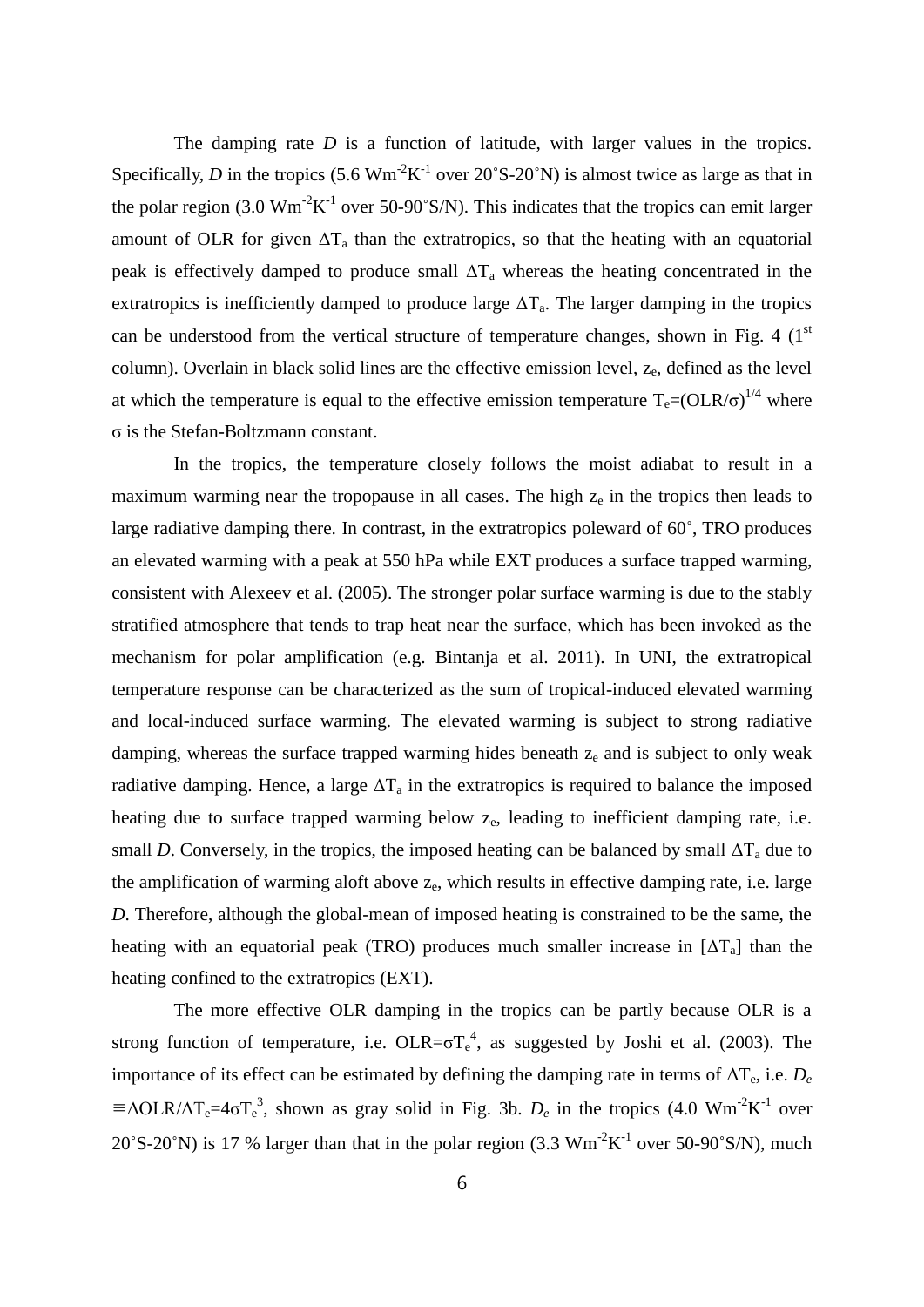smaller than the latitudinal contrast of *D* that amounts to 100 %. Thus, the contrast of vertical structure of warming between the tropics and polar region is more important in causing a larger OLR damping in the tropics, hence, a smaller  $[\Delta T_a]$  in TRO.

# **4. Comprehensive model results**

The effect of water vapor and cloud-radiative feedbacks on the global surface warming can be addressed by comparing the results between GRaM and AM2. In AM2, over the inter-tropical convergence zone (ITCZ), shortwave cloud forcing associated with low cloud amount changes tends to be larger than longwave cloud forcing associated with high cloud amount changes, as noted in Kang et al. (2008). As shown in Fig. 5, low cloud amount increase in TRO results in cooling by  $18 \text{ Wm}^{-2}$  in the equatorial region. The negative cloud feedback in the tropics is absent in UNI and reverses sign in EXT. This suggests that the tropical cloud feedback is not a response to local temperature changes but rather a response to large-scale changes in circulation. The Hadley circulation is strengthened in TRO to increase cloudiness, inducing the negative cloud feedback. In contrast, the heating in UNI has little effect on the Hadley circulation and the heating in EXT weakens it. In the extratropics, low cloud amount decreases substantially in EXT because the atmosphere is destabilized as the temperature and humidity near the surface increase, resulting in increased surface insolation of up to 15  $\text{Wm}^2$ . Such a large change in cloud distribution could be due to the fact that heating is prescribed at the surface, producing extreme destabilizing effects on the atmosphere. Hence, the effect of clouds may be reduced for tropospheric heating. In AM2, the cloud forcing acts to amplify the extratropical thermal forcing, whereas it acts to damp the tropical thermal forcing. Hence, one can expect that the dependence of  $[\Delta T_a]$  on the latitudinal position of thermal forcing will be more enhanced in AM2 than in GRaM.

The zonal-mean temperature response at the lowest model level,  $\Delta T_a$  for AM2 is shown in Fig. 2d. In TRO, the negative cloud forcing over the ITCZ damps the equatorial peak of  $\Delta T_a$  so effectively that the tropical  $\Delta T_a$  is even smaller than in GRaM despite the positive water vapor feedback that greatly amplifies the response. Also, because of the negative feedback from clouds in the tropics,  $\Delta T_a$  in the tropics is the smallest when heating is prescribed within the tropics and is the largest when heating is prescribed in the polar region. This is because in EXT, the tropical temperature response is not accompanied by negative cloud forcing in the tropics (Fig. 4, right column). In EXT, the positive cloud forcing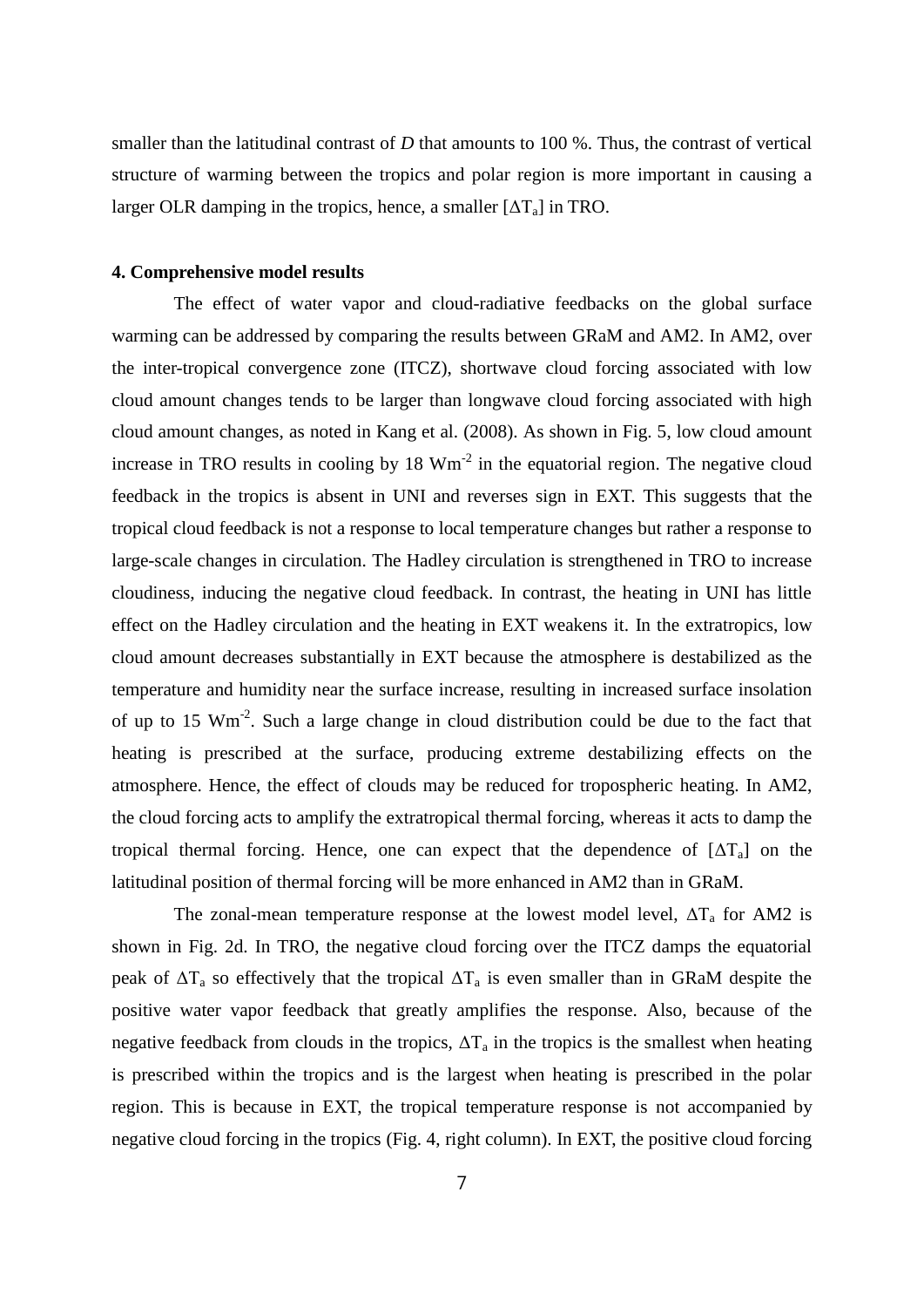in the extratropics as well as the positive water vapor feedback amplify  $\Delta T_a$ , resulting in 6 times larger response than that in GRaM. As a result, there is greater dependence of globalmean  $\Delta T_a$  on the meridional structure of thermal forcing in AM2 than in GRaM (Fig. 2e). This indicates that cloud radiative feedbacks can alter the efficiency of climate forcing for warming the surface, implying that the degree of contrast will be model dependent. In AM2, the same global-mean surface heating, depending on its meridional position, can produce global warming of different magnitude by a factor of 13. It came to our attention that Rose et al. (2014) performed similar experiments and showed that extratropical forcing is more effective at changing the global mean surface temperature. However, the difference in response is much smaller, only a factor of 3, between the extratropical and tropical forcing. The discrepancy would be due to differences in the experiment design. Our heating is applied equatorward of 10° in the tropical case and poleward of 50° in the extratropical case, whereas cooling is applied in broader regions in Rose et al. (2014), equatorward of 30° in the tropical case and poleward of 40° in the extratropical case. Therefore, the difference in lapse rate and cloud feedbacks between the tropical and extratropical forcing cases is more pronounced in our study. More fundamentally, the subtropical cloud response in the tropical forcing case and the mid-latitude cloud response in the extratropical forcing case are shown to offset the cloud response in the deep tropics and in the high latitude, respectively (Figs. 2b and 2c in Rose et al. 2014), which do not occur in our experiments since no heating is applied there. There could also be some nonlinear effects to enhance the response to warming relative to the response to cooling.

To better compare with GRaM and to examine the robustness of the results, experiments are performed with fixed clouds only  $(AM2+N_c)$  or fixed clouds and water vapor content ( $AM2+N_{cq}$ ) in AM2. In a prescribed cloud model (Figs. 1b and 1c), without negative cloud feedback in the tropics, the tropical  $\Delta T_a$  becomes largest in TRO, as in GRaM (Fig. 1a). The  $AM2+N_{ca}$  displays a similar response to GRaM, which has no clouds or water vapor feedbacks: both models exhibit larger  $\Delta T_a$  in EXT than in TRO by a factor of 3.3. As shown in Fig. 3b, the damping rate also exhibits a similar latitudinal profile between the two models, indicating that similar mechanisms are at effect in AM2 as in GRaM. The vertical profile of temperature response shown in Fig. 4 is also similar, exhibiting a maximum warming near the tropopause in the tropics and at around 500mb at the pole in TRO and surface trapped warming in the extratropics in EXT. The vertical structure of warming causes the OLR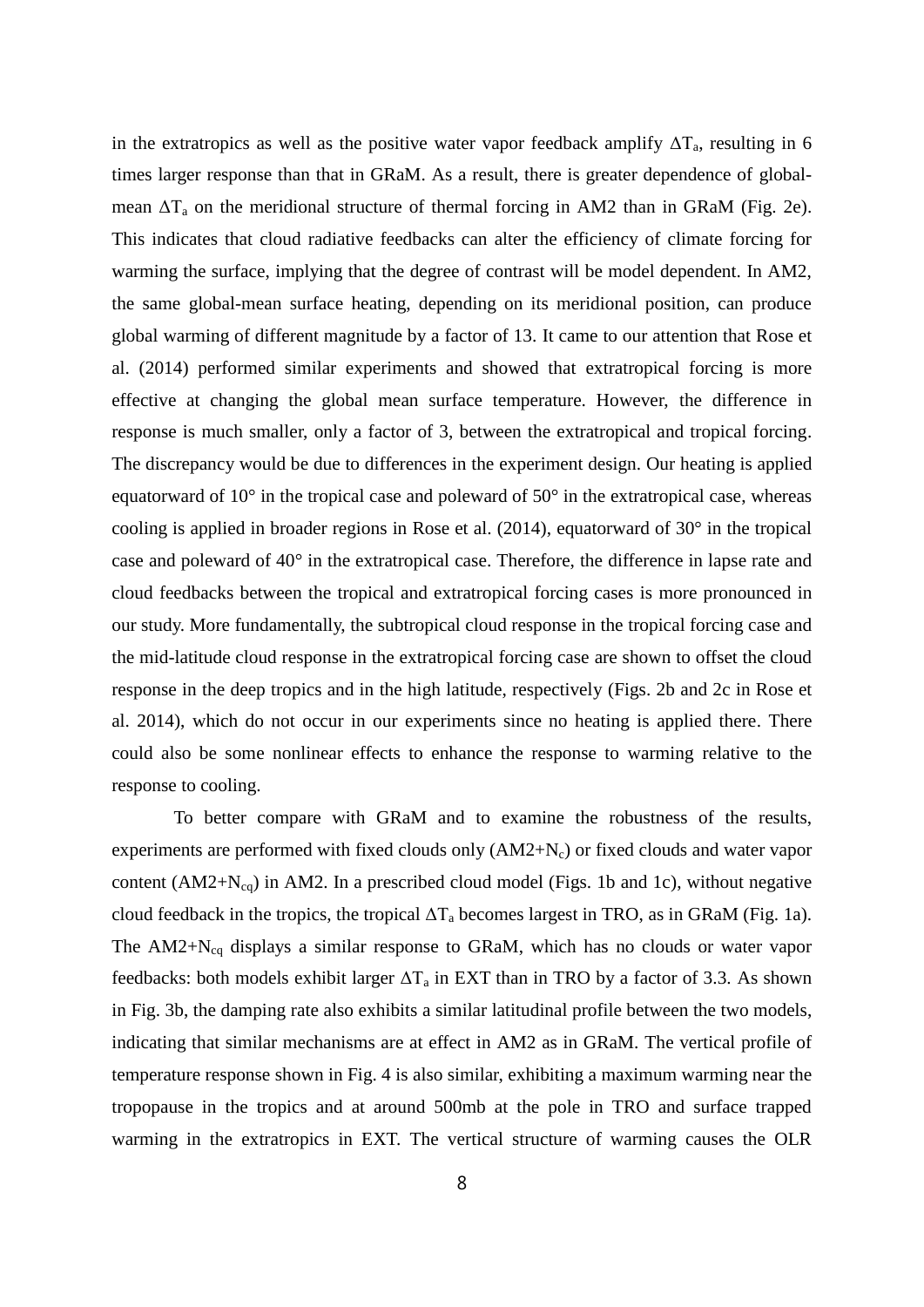damping to be more effective in the tropics, leading to a smaller  $\Delta T_a$  when heating is located in the tropics than in the extratropics.

The effect of water vapor feedback can be diagnosed by a comparison between AM2+ $N_{cq}$  and AM2+ $N_c$ . The overall response is amplified by water vapor feedback (Figs. 2b) and 2c), which is consistent with reduced radiative damping rate (Fig. 3b). The response is amplified by a larger amount in EXT than in TRO (Fig. 2e):  $[\Delta T_a]$  in AM2+N<sub>c</sub> is larger than that in  $AM2+N_{cq}$  by 60% in TRO as opposed to 70% in EXT. The tropics with a larger increase in water vapor content (more positive water vapor feedback) also exhibit a larger tropospheric warming (stronger radiative damping) (e.g. Soden and Held 2006). The former (latter) tends to amplify (weaken)  $[\Delta T_a]$  more in TRO, as compared with EXT. Here, larger negative lapse rate feedback in the tropics over-compensates positive water vapor feedback, resulting in a smaller  $[\Delta T_a]$  increase in TRO than in EXT.

# **5. Discussion**

We show that the magnitude of global warming, which is measured as the globalmean response of temperature at the lowest model level, depends on the meridional structure of surface thermal forcing. The experiments are performed with an idealized GCM, in which water vapor and cloud-radiative feedbacks are excluded, and a full GCM, both of which are coupled to an aquaplanet slab mixed layer ocean. The heating, often called as "Q-flux", is prescribed in different latitudinal bands beneath the mixed layer. Both models produce the largest (least) global-mean surface warming when the surface heating is confined to narrow polar (tropical) region. In the idealized GCM, the difference is a factor of 3.3, and this difference is amplified in the full GCM to a factor of 13. The enhanced contrast between TRO and EXT runs in the full GCM is mostly due to clouds that act as a negative feedback in the tropics and a positive feedback in the extratropics. The full GCM with prescribed clouds and water vapor exhibits a similar response to the idealized model, confirming the robustness of the results when radiative feedbacks are inhibited.

When globally averaged, the imposed heating is balanced by net TOA radiation. A larger fraction of the heating is radiated directly to space when the temperature response is maximized aloft (above the effective radiation level), leading to weak warming near the surface. In contrast, the surface trapped temperature response cannot effectively emit OLR, requiring strong warming near the surface. Therefore, the heating confined to the tropics,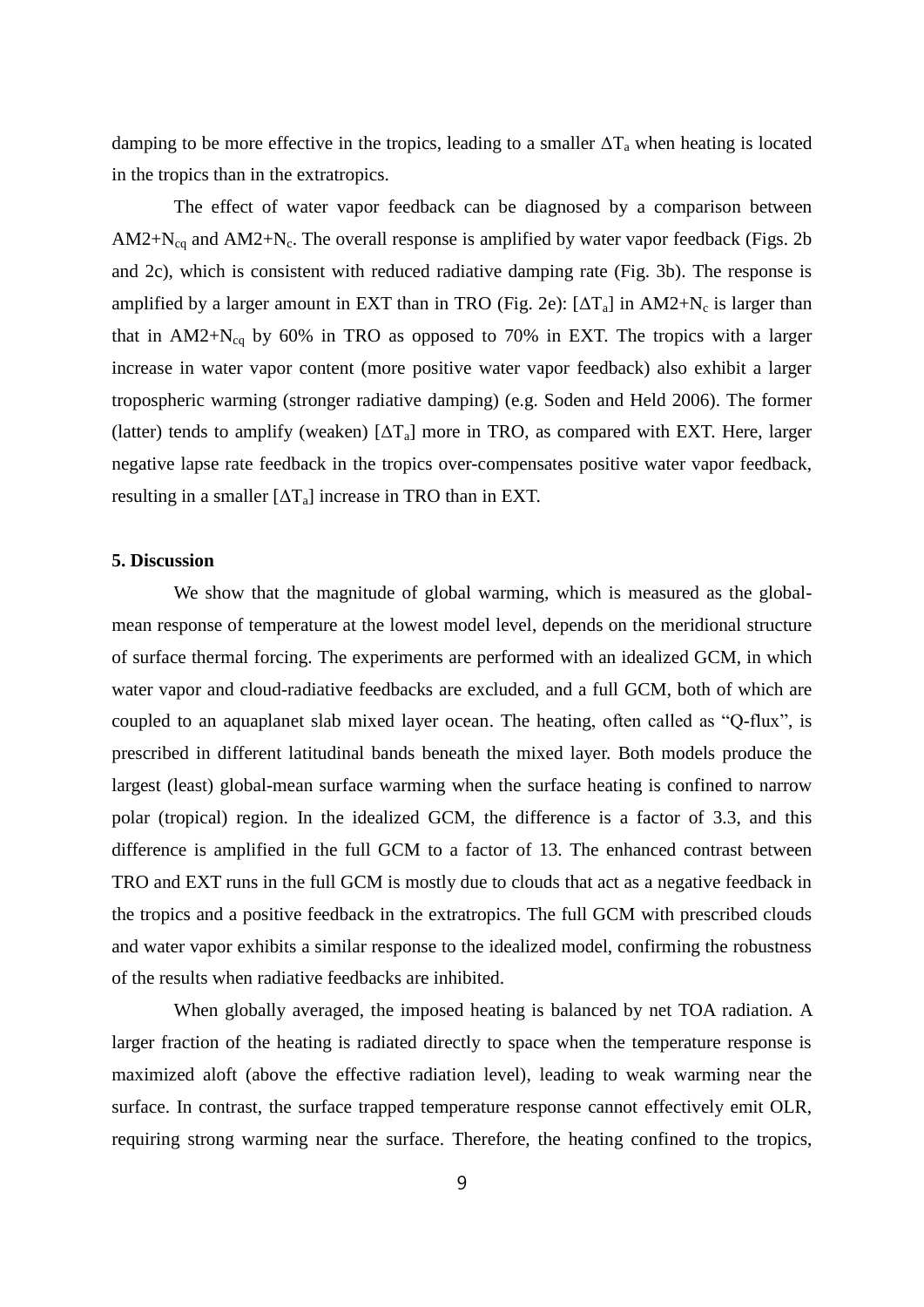where the maximum warming occurs near the tropopause following a moist adiabat, is effectively damped to result in weak global surface warming. In the extratropics, the temperature response to local heating is trapped near the surface, requiring large surface warming to emit enough OLR. This indicates that the damping rate of imposed heating is large in the tropics and small in the extratropics, suggesting that the tropical heating will be balanced by smaller surface warming than the extratropical heating. This latitudinal dependence of radiative damping rate is the fundamental reason for the stark dependence of magnitude of global surface warming on the meridional structure of thermal forcing.

These results suggest that the efficiency of localized climate forcing agent such as aerosols for warming the global surface may strongly depend on its latitudinal position, with polar sources being more effective than tropical sources. However, we note that the results herein may be in extreme limit because of the way we designed the experiments. First, the aquaplanet mixed layer setting produces a strong Hadley circulation that leads to a sharp ITCZ with almost completely dry subtropics (Frierson et al. 2006). The clouds associated with the ITCZ are concentrated in the narrow region, which may be partly responsible for a large negative cloud forcing in the tropics that effectively damps tropical surface warming. Second, if the heating is prescribed in the troposphere rather than at the surface, the impact on the tropical lapse rate will be smaller and the temperature response at the pole will be less bottom-heavy. Also, the tropospheric warming may have a less destabilizing effect in the extratropics, which may reduce the strength of positive cloud feedback. Still, larger global surface warming is expected to extratropical heating than to tropical heating regardless of the level of the prescribed heating, as shown by Hansen et al. (1997).

Ocean upwelling in the equatorial Pacific displays strong interannual to multidecadal variability. Our tropical forcing case is to mimic such El-Niño-like heating due to natural variability of equatorial upwelling. The equatorial ocean forcing is shown to be important for modulating the decadal trend of global temperature (Kosaka and Xie 2013). This is perplexing in light of our result that the equatorial forcing is ineffective in inducing global mean temperature response. Thus, the equatorial Pacific variability is important for global mean temperature not because of the former's efficiency for the latter, but rather because the mean upwelling makes it a preferred mode of natural variability.

## *Acknowledgements*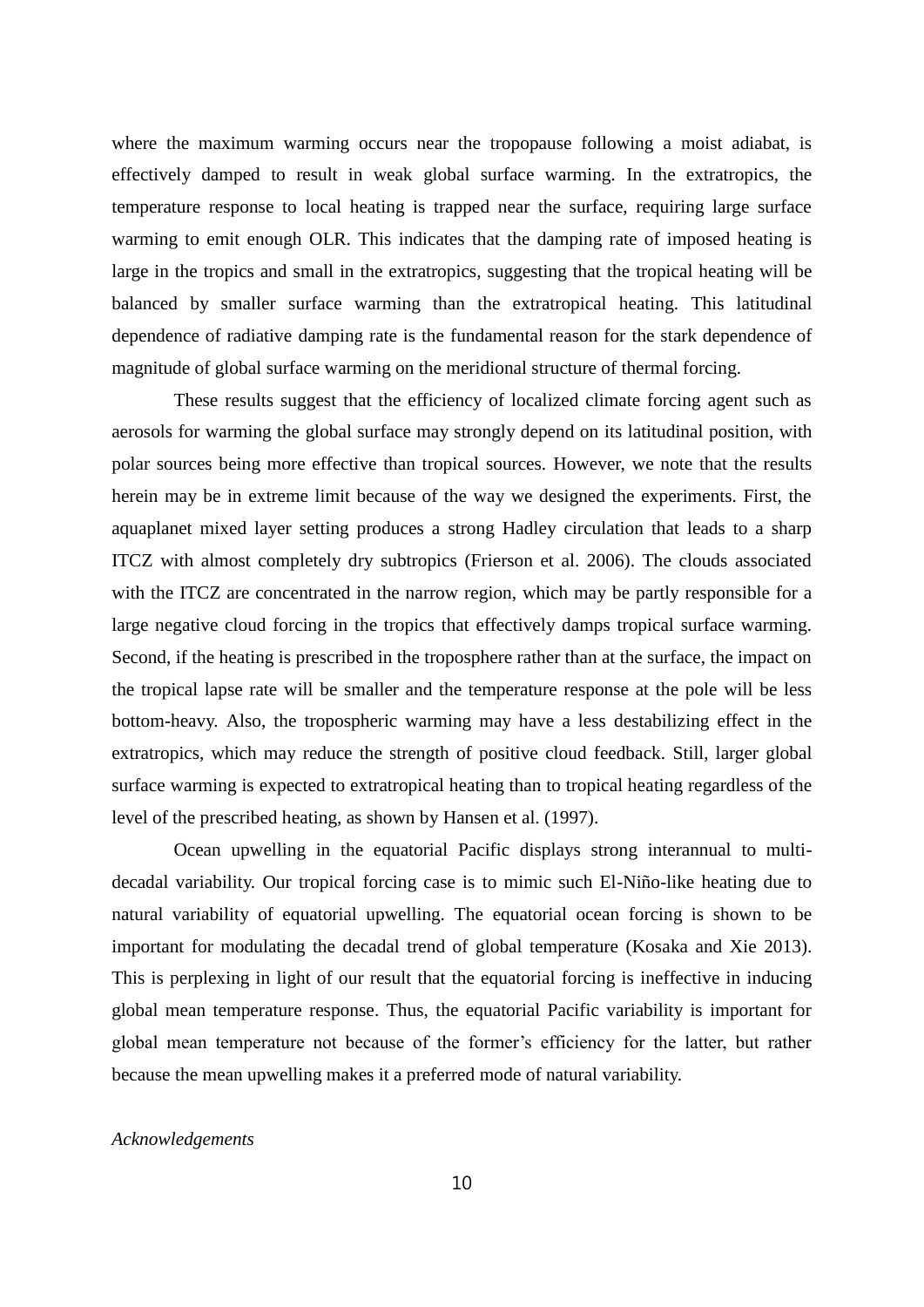The authors are thankful to Yechul Shin and Xiaojuan Liu for help with some of the model experiments and Yong-Sang Choi, Masahiro Watanabe, and Dargan Frierson for stimulating discussions. We furthermore acknowledge three anonymous reviewers for helpful comments and suggestions that greatly improved an earlier version of this paper. SMK is supported by Basic Science Research Program through the National Research Foundation of Korea (NRF) funded by the Ministry of Science, ICT and Future Planning (2013R1A1A3004589).

## **References**

Alexeev, V. A., P. L. Langen, and J. R. Bates, 2005: Polar amplification of surface warming on an aquaplanet in ''ghost forcing'' experiments without sea ice feedbacks. *Clim. Dyn.*, **24**, 655-666.

Anderson, J. L., and Coauthors, 2004: The new GFDL global atmosphere and land model AM2–LM2: Evaluation with prescribed SST simulations. *J. Climate*, **17**, 4641–4673.

Bintanja, R., R. G. Graversen, and W. Hazeleger, 2011: Arctic winter warming amplified by the thermal inversion and consequent low infrared cooling to space. *Nature Geosci*., **4**, 758- 761.

Cai, M.,2005: Dynamical amplification of polar warming, *Geophys. Res. Lett*., 32, L22710, doi:10.1029/2005GL024481.

Forster, P. M. De F., M. Blackburn, R. Glover, K. P. Shine, 2000: An examination of climate sensitivity for idealised climate change experiments in an intermediate general circulation model. *Clim. Dyn.*, 16: 833–849.

Frierson, D. M. W., I. M. Held, and P. Zurita-Gotor, 2006: A gray-radiation aquaplanet moist GCM. Part I: Static stability and eddy scale. *J. Atmos. Sci.*, **63**, 2548–2566.

Frierson, D. M. W., 2007: The dynamics of idealized convection schemes and their effect on the zonally averaged tropical circulation. *J. Atmos. Sci*., **64**, 1959–1976.

Hansen, J., M. Sato, and R. Ruedy, 1997: Radiative forcing and climate response, *J. Geophys. Res*., **102**, 6831–6864.

Hansen, J. E., and Coauthors, 2005: Efficacy of climate forcings. *J. Geophys. Res*., 110.D18104, doi:10.1029/2005JD005776.

Joshi, M., K. Shine, M. Ponater, N. Stuber, R. Sausen, and L. Li, 2003: A comparison of climate response to different radiative forcings in three general circulation models: towards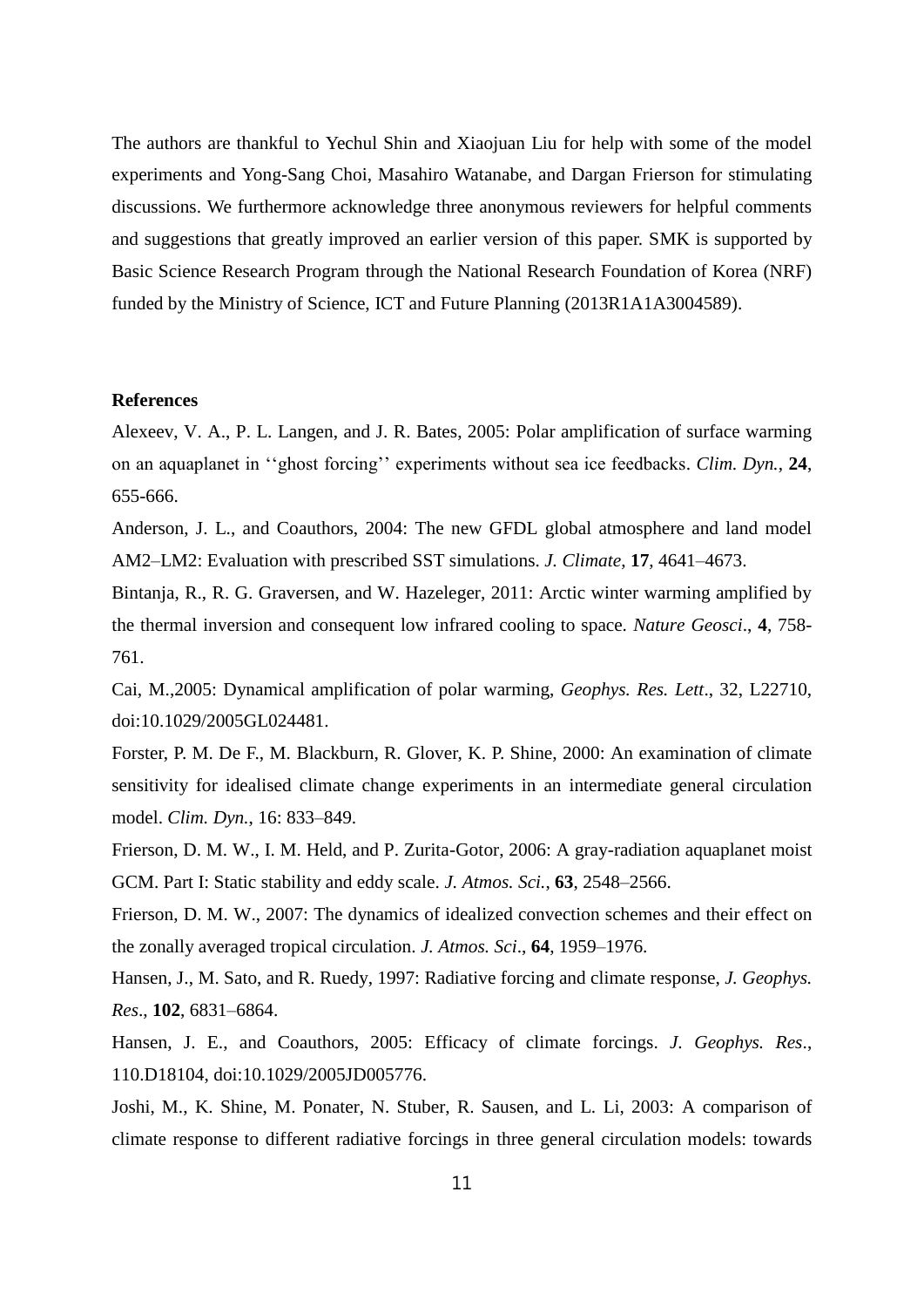an improved metric of climate change. *Clim. Dyn.*, 20: 843–854.

Kang, S. M., I. M. Held, D. M. W. Frierson, and M. Zhao, 2008: The response of the ITCZ to extratropical thermal forcing: Idealized slab-ocean experiments with a GCM. *J. Climate*, **21**, 3521–3532.

Kang, S. M., D. M. W. Frierson, and I. M. Held, 2009: The tropical response to extratropical thermal forcing in an idealized GCM: The importance of radiative feedbacks and convective parameterization, *J. Atmos. Sci*., **66**, 2812–2827.

Kosaka, Y., and S.-P. Xie, 2013: Recent global-warming hiatus tied to equatorial Pacific surface cooling, *Nature*, 501, 403-408.

Knutti, R., and G. C. Hegerl, 2008: The equilibrium sensitivity of the Earth's temperature to radiation changes, *Nature Geosci*., **1**, 735-743.

Ramaswamy, V., et al., 2001: Radiative forcing of climate change, chap. 6, pp. 349– 416, in Climate Change 2001: The Scientific Basis, edited by J. T. Houghton et al., Cambridge Univ. Press, New York.

Rose, B. E. J., K. C. Armour, D. S. Battisti, N. Feldl, and D. D. B. Koll, 2014: The dependence of transient climate sensitivity and radiative feedbacks on the spatial pattern of ocean heat uptake, *Geophys. Res. Lett*., 41, doi:10.1002/2013GL058955.

Soden, B. J., and I. M. Held, 2006: An Assessment of Climate Feedbacks in Coupled Ocean– Atmosphere Models. *J. Climate*, **19**, 3354–3360.

Xie, S.-P., B. Lu, and B. Xiang, 2013: Similar spatial patterns of climate responses to aerosol and greenhouse gas changes. *Nature Geosci.*, 6, 828-832.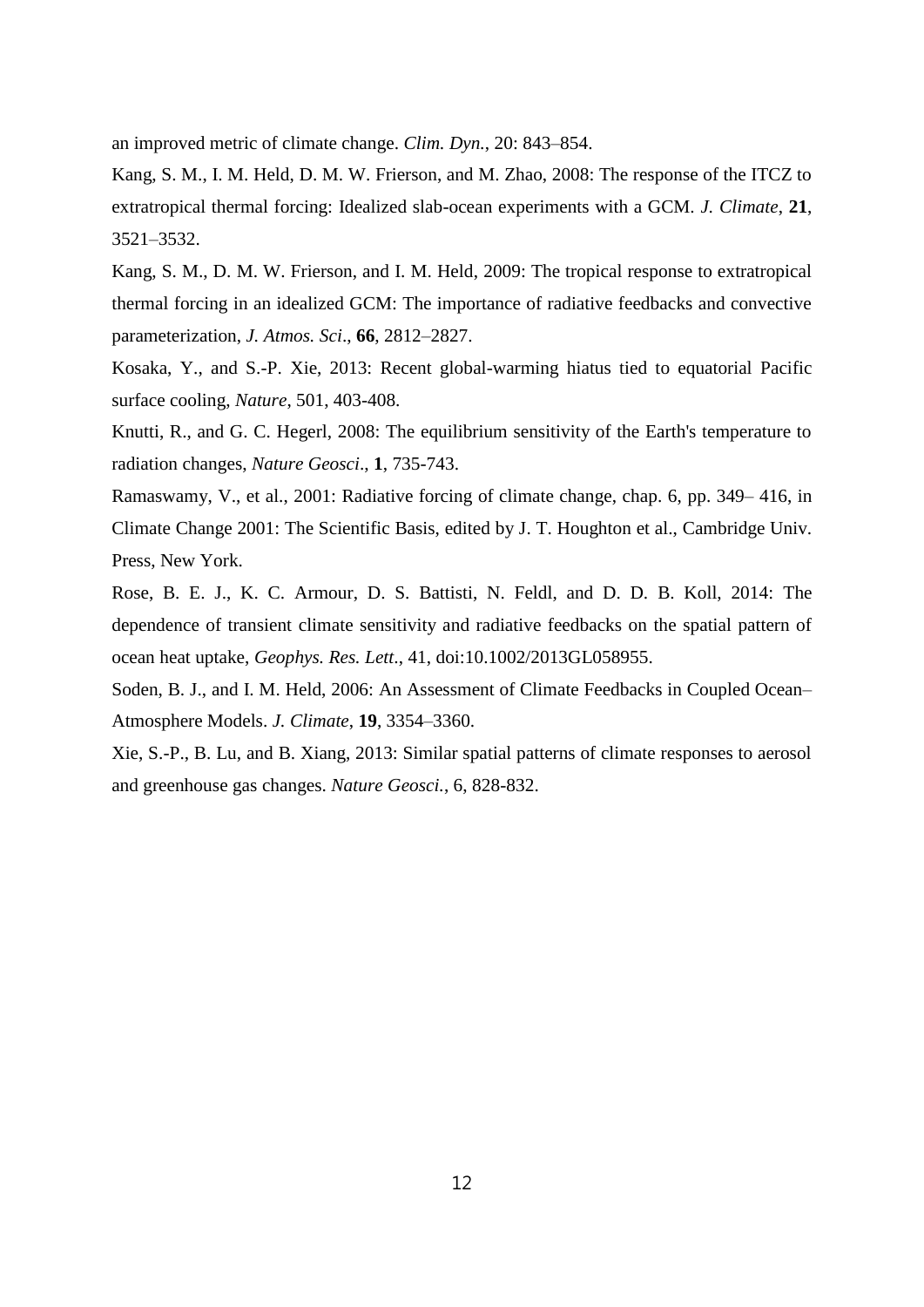

Fig. 1. The zonal-mean prescribed heating  $H$  in  $Wm^{-2}$  for UNI (black), TRO (red), and EXT (blue).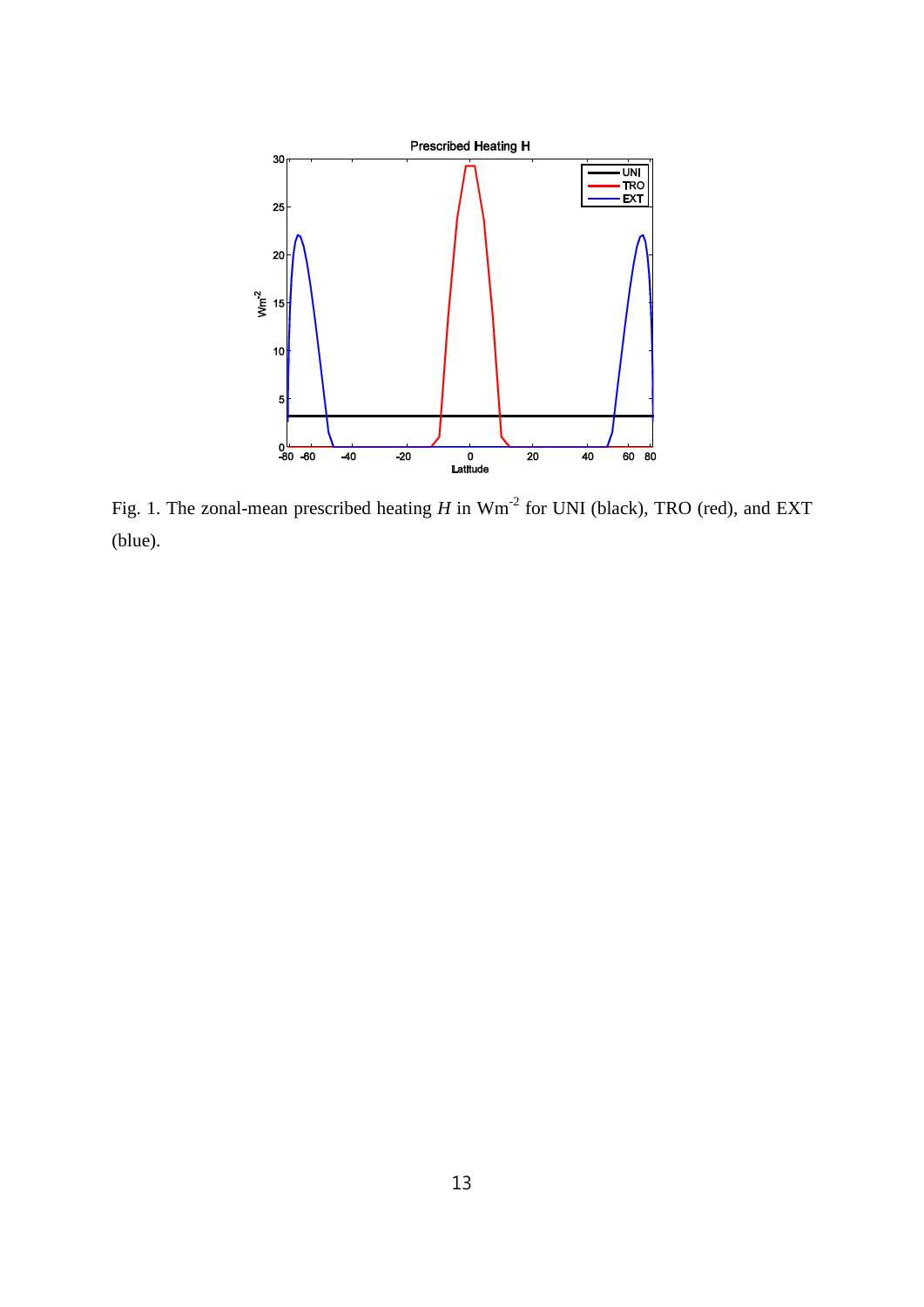

Fig. 2. The zonal-mean temperature response at the lowest model level in (a) GRaM, (b) AM2 with prescribed clouds and water vapor, (c) AM2 with prescribed clouds, and (d) full AM2, for UNI (black), TRO (red), and EXT (blue). (e) The global-mean temperature response at the lowest model level in all experiments. Unit in K.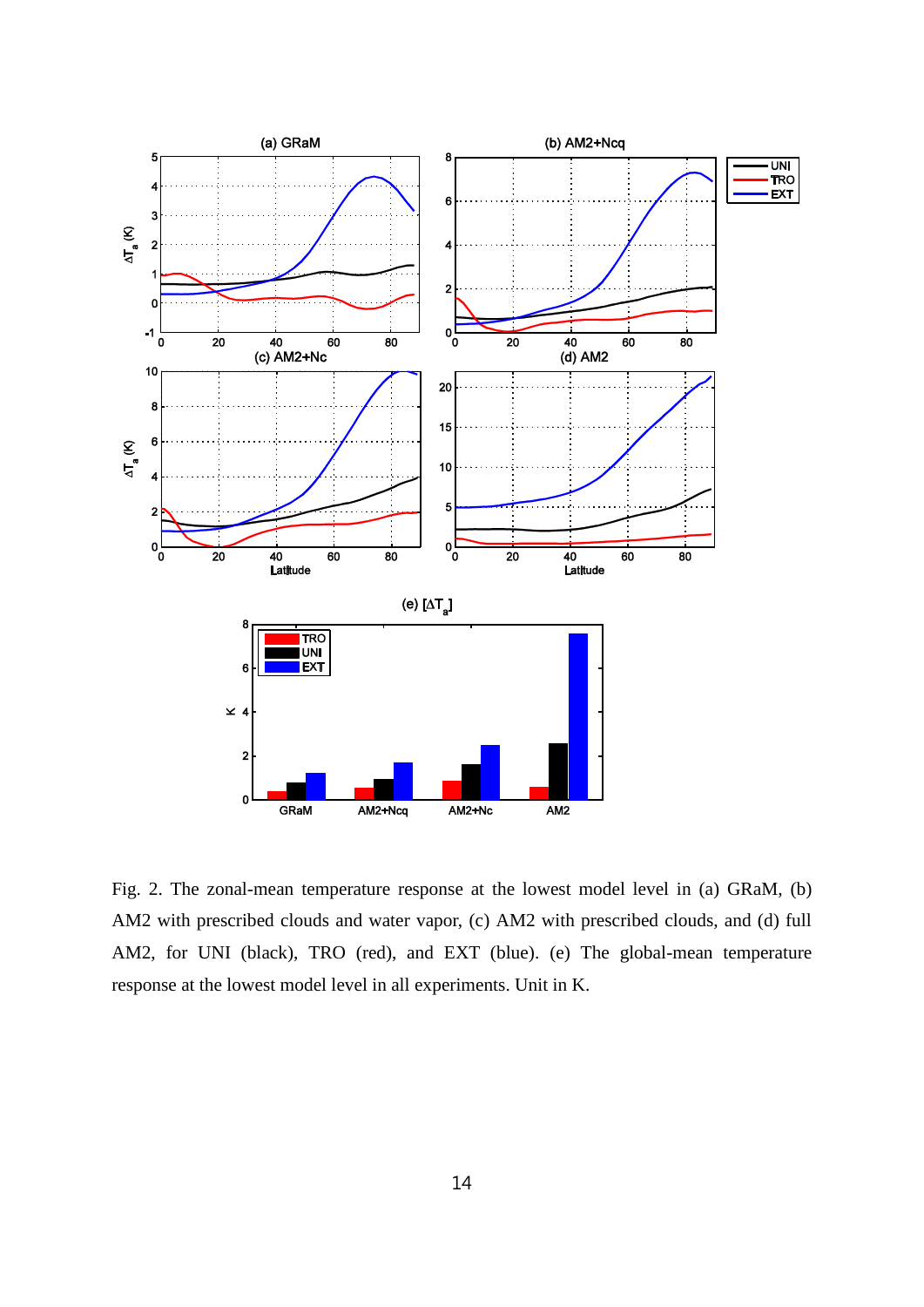

Fig. 3. (a) Zonal-mean changes in OLR  $(Wm^{-2})$  for UNI (black), TRO (red), and EXT (blue). (b) The damping rate  $D = \Delta OLR/\Delta T_a$  (black) and the effective damping rate  $D_e = \Delta OLR/\Delta T_e$ (gray) in GRaM (solid), AM2 with prescribed clouds and water vapor (dashed), and AM2 with prescribed clouds (dash-dot) with unit in  $Wm<sup>-2</sup>K<sup>-1</sup>$ . Dashed in (a) indicates the prediction of ΔOLR from *D* in (b).